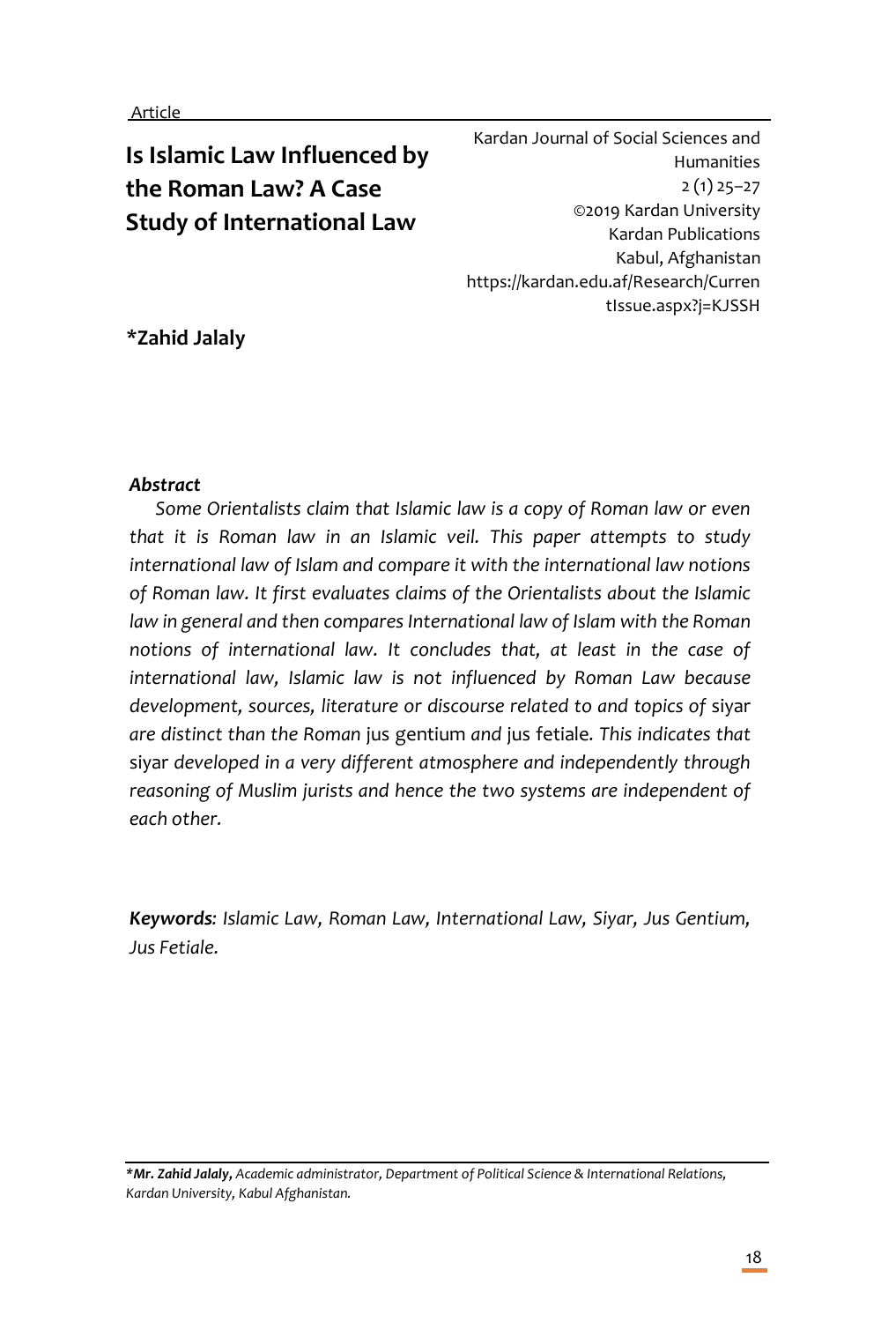#### **Introduction**

The First Crusade<sup>1</sup> was initiated in 1096 against the Muslim world and continued for more than a century<sup>2</sup>. Mahmoud Shakir, an authority on Orientalism, asserts that Crusade, Evangelization<sup>3</sup> and Orientalism<sup>4</sup> were three institutions working in a parallel manner. Orientalists took pain of learning Arabic and other languages of Islamic Civilization<sup>5</sup> and translated a great number of books so that the Europeans will learn from the knowledge of the dar al-Islam.<sup>6</sup> They wanted to highlight to the European intellectuals that Arabs were ignorant people but then "Muhammad" appeared claiming to be messenger of God. He made-up a new version of religion calling it Islam where in fact it was a plagiarized version of Christianity and Judaism. The Orientalists presented Islam and Islamic civilization as a copy of other Euro-centered civilizations.<sup>7</sup>

Islamic law was one of the spheres of knowledge that Orientalists wrote significant books about. They had the same view about Islamic law and thus asserted that Islamic Law is influenced by other civilizations, especially, the Roman law. This paper discusses the influences of Roman law over Islamic law with a focus on the area of international law and carries out comparison of the salient features of Islamic International Law with Roman International Law.

The paper first studies views on the general influence of the Roman law on Islamic law, and how the claim of the influence is responded by the scholars. After the general observations, the paper discusses the Islamic and Roman notions of international law. First the method of warfare of both the civilizations is discussed. Then different aspects of the Islamic international law are compared with the different international law notions of Roman civilization.

#### **1.1 The Influence of Islamic Law by the Roman Law**

Roman law is one of the oldest laws and legal systems developed in Europe. This law and legal system has roots in customs of the people of Roman empire which was converted into the Twelve Tables and later the Justinian's Code further developed it. The Justinian's Code is codified in three books of law only. $8$  While on the other hand, most of the schools of the Islamic law have their manuals of jurisprudence, which are very broad and discusses variety of topics, unlike the Roman law. The Orientalists could not approve of the fact that the Islamic law developed independently. Especially when the European powers colonized the Muslim world and were triumphant. They confined the words of "civilization," "civilized" and "civilized nations" for themselves while excluding others.<sup>9</sup>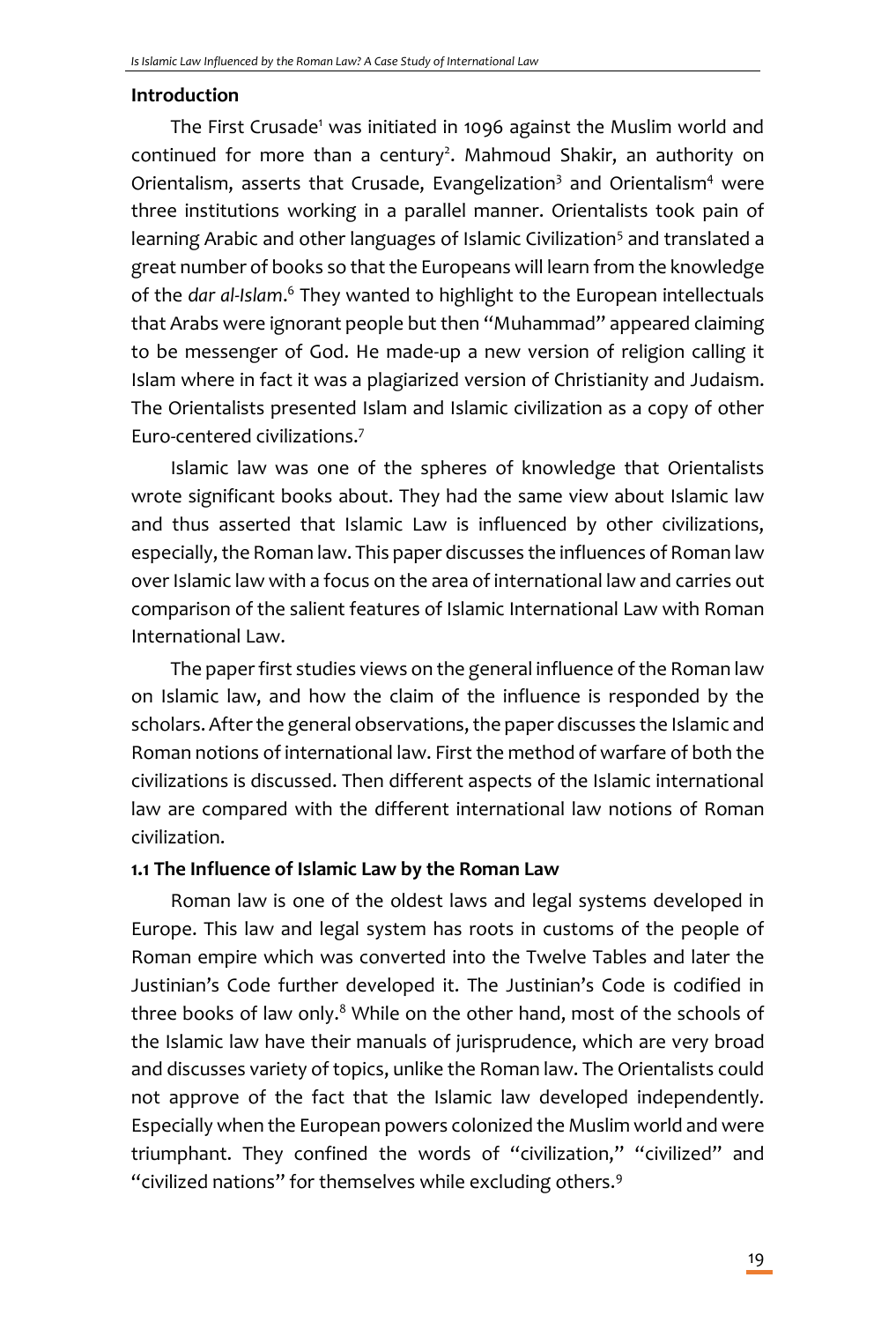The Orientalists were not ready to accept independence of the Islamic law and approve that this Law is an outcome of the Islamic civilization.<sup>10</sup> Therefore, they came with the view that Islamic law is influenced by the Roman law. Perhaps the first one to come with such a view was Italian Orientalist, Dominico Gatteschi, in 1865.<sup>11</sup>

Goldziher (1850-1921), the famous Orientalist, is also of the same view. English Orientalist, Sheldon Amos (1835–1886) says that Mohammedan Law, which is a phrase used to refer to Islamic Law, is the Roman, Justinian law in the Arabic veil. While Henry Hugues states that Islamic Law in principle is the Roman Law with very minor changes. Some of the Orientalists went to the extent to say that the Arabs, referring to Muslims, only 'added some mistakes' to the Roman law.<sup>12</sup> Overall, all of them, some of the with a very hostile tone, insist that Islamic law is influenced by the Roman law.<sup>13</sup> The interesting point is that some of them even did not understand Arabic.<sup>14</sup>

Al-Said al-Dasuqi Eid summarized the reasons based on which the Orientalists claim that Islamic law is influenced by the Roman law into five basic reasons. We, however, for ease of understanding, have put those five into the following four reasons:

- 1. Muhammad (peace be on him) had paid visits to Syria prior to becoming a prophet. There, he learned Roman law and then incorporated the same into Islamic law.<sup>15</sup> However, it would be very naïve to claim that Muhammad (peace be on him) learned Roman law during his visits to Syria. Reason being, these were short visits and for commercial purpose only. There is no evidence available to suggest that Muhammad (peace be on him) even met a scholar during his visits, let alone "learning Roman Law." The claim becomes further doubtful when all agree upon it that Muhammad (peace be on him) was illiterate so he was neither interested in the law nor had command over the subject. No doubt, Prophet Muhammad (peace be on him) met some priests but that was a short meeting and due to short nature of the meeting, no discussion about law or jurisprudence may have taken place among them.<sup>16</sup>
- 2. That Muslims, following conquest of the countries where Roman law was applicable, would have been influenced by the Roman law. It is a 'strong' argument presented by Goldziher,<sup>17</sup> Sheldon Amos,<sup>18</sup> Alfred Von Kremer (1828–1889) and other Orientalists for proving their thesis.<sup>19</sup> They also assert that the two great Imams of the Islamic law, i.e., Imam Abd al-Rahman al-Awza'i (707–774) and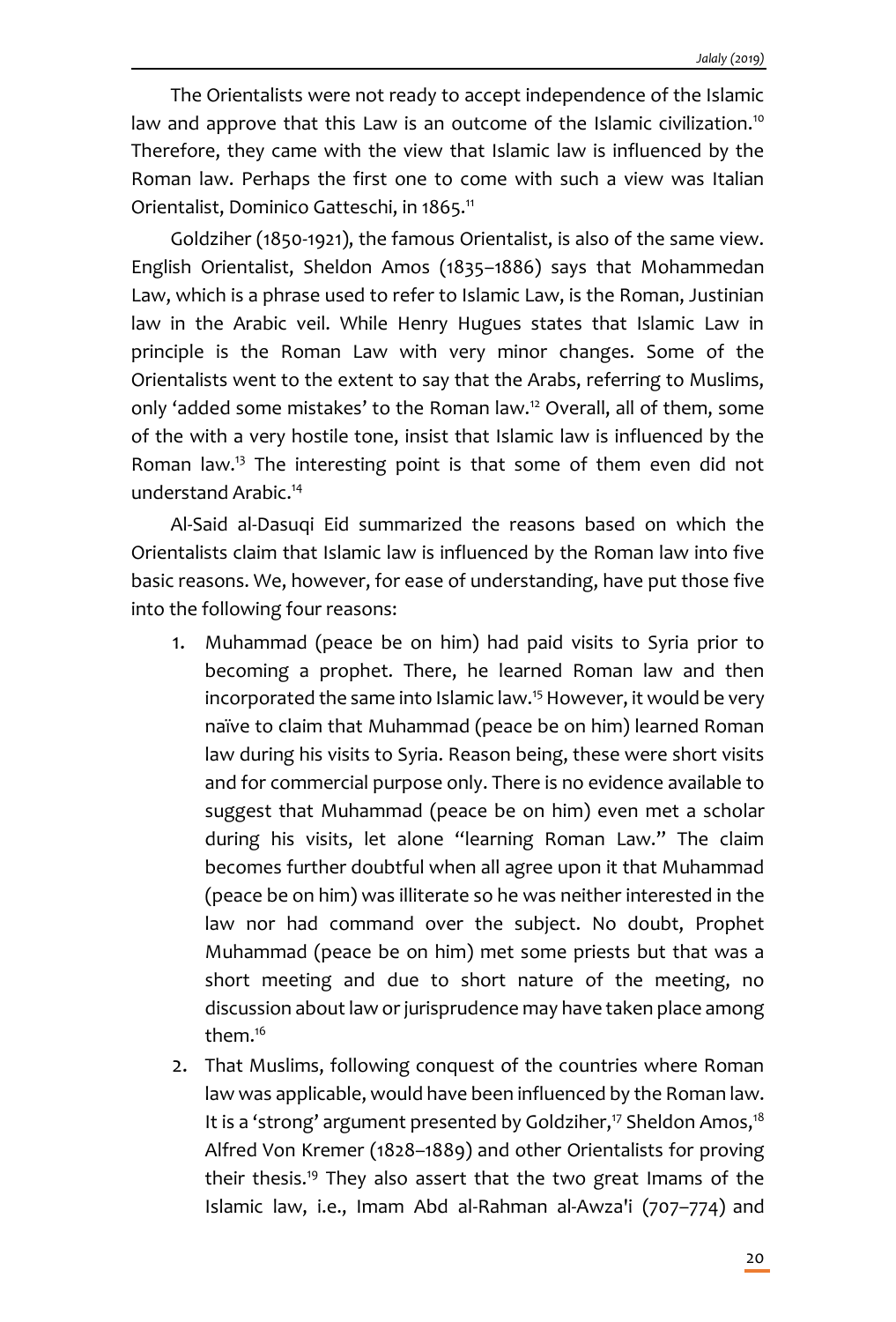Imam Shafi'I (767-820), were from Syria and the people of Syria were familiar with the law of Roman empire, therefore, they contend that they were influenced and hence Islamic law was influenced.<sup>20</sup> While on the contrary, we see that the sources of Islamic law differ with the sources of Roman law. Roman law originated primarily from the customs of the people and ordinances of the rulers. While Islamic law is primarily derived from the Quran and the traditions of the Prophet and not from the customs.<sup>21</sup> Moreover, after the conversion of the Roman empire to Christianity their law continued to be based on the same sources and hence the same old law. While Islam brought revolutionary changes in the society and rejected most of the customs of the people.

In addition to this, as Nallino has said, there should have been Arabic translations of the Roman Law so that jurists, who were not familiar with other languages, would use as a source. The fact however is that there was none, therefore, the claim that they have benefited from Roman literature appears to be unfounded.<sup>22</sup>

Another factor, which refutes this possibility, is the pride that the jurists and the trust they put in the sources of Islamic law. They believed that the Qur'an suffices as a source for all the law. They rely on a verse of the Qur'an where Allah Almighty asserts, "It lacks nothing." In case of need for interpretations, nonetheless, there is the traditions of the Prophet (peace be on him) are available in great numbers. As a result, they did not resort to other sources, such as the Roman law.

It is also noteworthy that the Beirut institute of Roman Law was destroyed decades prior to Imam Awza 'i and Imam Shafi 'i held the position of Imams. Moreover, both of them belong to the *Ahl al-*Hadith school of Islamic Law,<sup>23</sup> which in principle refutes use of reason and rationality and reliance on sources that are not strictly deduced from the texts of the Qur'an and Sunnah. Most importantly, Imam Awza'i and Imam Shafi'i did not commence discussions on law and jurisprudence, instead, this task was already performed by Imam Abu Hanifa<sup>24</sup> and his disciples, Imam Abu Yusuf and Imam Muhammad, as well as Imam Malik and his disciples. This means that later figurers played a major role in the formation of schools of law and in the development of the Islamic law. Imam Shafi 'i's contribution was confined to the discussion on questions raised by and responses provided by Imam Abu Hanifa and his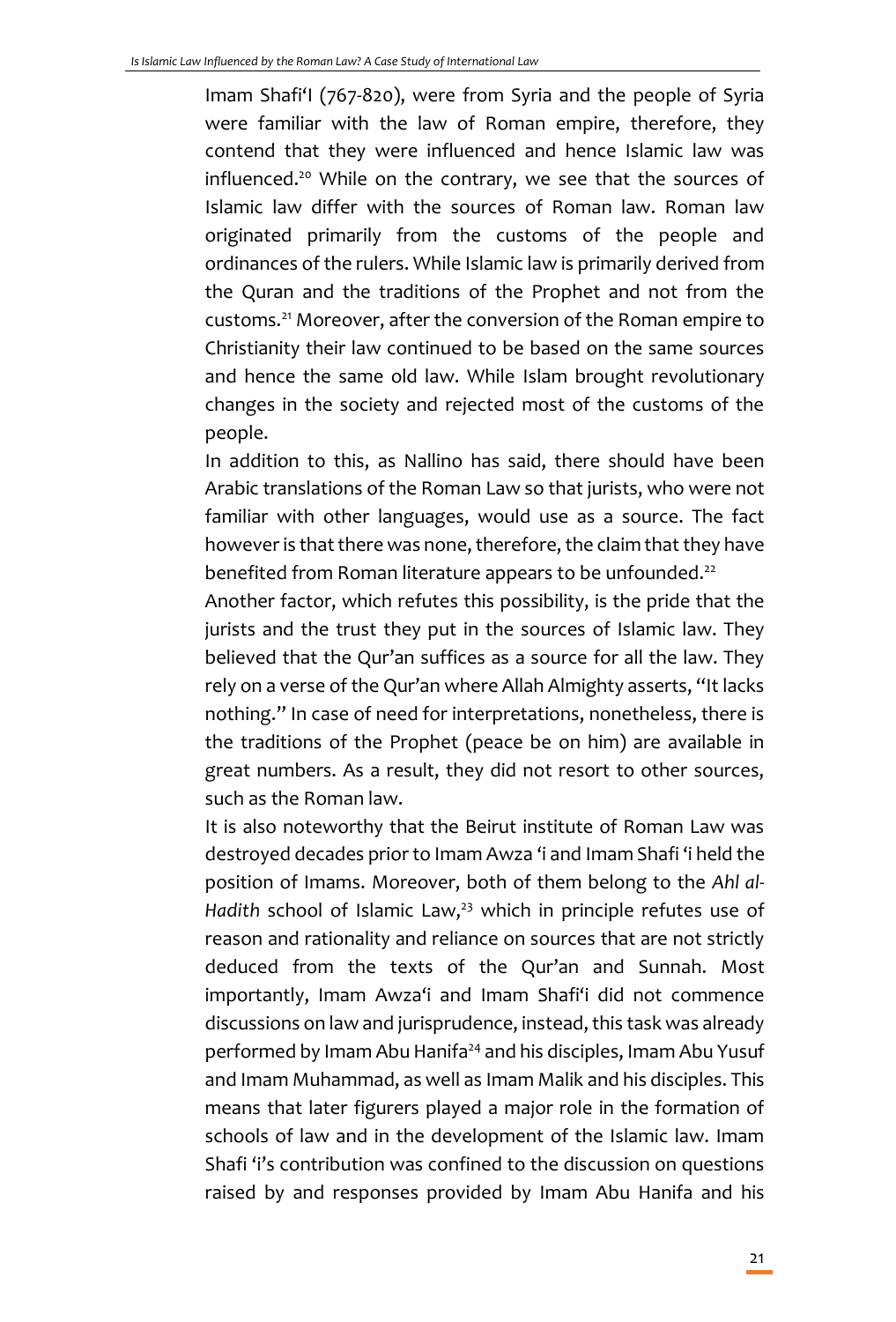disciples. In his books, he only shows his agreement or disagreement with the views of the Hanafis.<sup>25</sup>

- 3. Orientalists also contend that there is a possibility that the customs of the people of Arabian Peninsula may have been indirectly influenced by the Roman law and hence Islamic Law would have been influenced.<sup>26</sup> Again, Nallino presents detailed evidence to show that pre-Islamic Arabs were ignorant of the Roman law.<sup>27</sup> Even to suppose that the Arab pagans were influenced by the Roman law, the Prophet (peace be on him) abolished most of the prevalent customs whereas the rest of customs, that survived, were Shari 'ah Islamized.<sup>28</sup>
- 4. The last claim is that there are similarities between Islamic law and the Roman law; therefore, it is logical to infer that the predecessor has influenced the later.<sup>29</sup> Mahmood Ahmad Ghazi (1950-2010) also discusses these similarities and concludes that they cannot prove the influence of the Roman law.<sup>30</sup>

Notwithstanding, there are some Orientalists, like Carlo Alfonso Nallino, Fitzgerald and Georges-Henri Bousquet, who also believe that Islamic law did not borrow from the Roman law. Muhammad Hamidullah's edited book "*Hal lil-Qanun 'l-Rumi Ta'sir 'Ala al-Fiqh al-Islami*?" (Is Islamic law influenced by the Roman law?) $31$  is a compilation of views of Muhammad Hamidullah and the mentioned Orientalists. They assert that Islamic law is not influenced by Roman Law. The main thesis of this book is to refute the claim of influence of the Roman Law over Islamic Law.<sup>32</sup>

Another prolific scholar of Islamic Law, Imran Ahsan Khan Nyazee (b. 1945), has a different view regarding the subject. He says that some Orientalists like Max Weber and Joseph Schacht argue that Islamic law borrowed considerable details from Roman law, which is, in his view, natural for one civilization to benefit from another.<sup>33</sup>In addition, he contends that it is also a possibility that human minds come to the same conclusions without borrowing from each other. Lastly, he asserts that though even if Islamic law borrowed from the Roman law, it should be subject to the Islamization test and will be accepted after it passes the same. $34$  He, in a personal interview with the author said that "it will be naive to deny this (the influence of Roman law). You just have to look at some of the *qawa 'id* (principles or maxims of Islamic law) to know about the influence. The condition I have stated however is that prior to acceptance of the rules, the Muslim jurists always Islamized this influence."<sup>35</sup>

#### **1.2 Comparison of the Roman and Muslim International Law**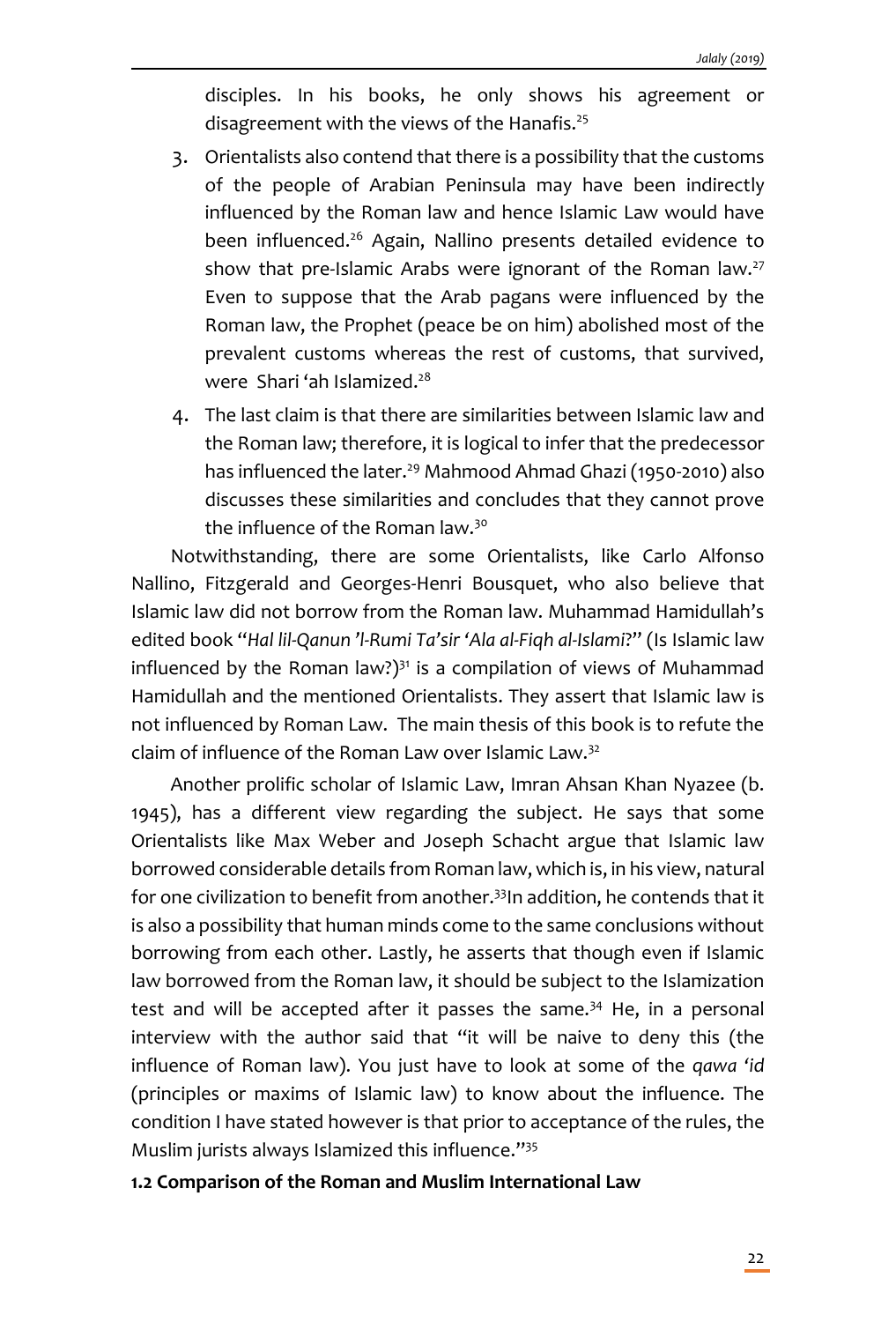The preceding discussion leads us to conclude that most of the Muslim scholars and some Orientalists do not agree that Islamic law is influenced by Roman Law whereas the views of others are problematic. In the sense that most of these views are based on assumptions without being supported by concrete evidence, and in case of some of them, it was because of their ignorance of Islamic law that they believed in such a thing.<sup>36</sup> We, however, believe that yet another test could be useful to see if there is influence of Roman law or not. For doing so, we will compare the Islamic international law or Siyar<sup>37</sup> with Roman law in the coming paragraphs and observe the outcome.

## **1.3 Law of Warfare**

Romans contributed some ideas to the law of war and peace, yet their ethics of war were severe.<sup>38</sup> Among their contribution is the Just War theory, or *bellum justum*. According to this theory, wars that were fought in contravention of the rules laid down by the Romans were all unjust. Cicero (106-43 B.C.E.), a famous Roman philosopher and statesman, states that Just War must be fought in defense of self and honor.<sup>39</sup> He continues to say that demand of compensation prior to commencement or declaration of war is included in the Just War.<sup>40</sup>

Some of those who fought against the Roman Empire were of the view that the Romans had no rule to observe at the time of war. Calgacus<sup>41</sup> says "To plunder, slaughter, and rapine they falsely give the name 'empire' they make desolation and they call it 'peace'."<sup>42</sup> The annals of history also shows that the Roman army would torch villages during or after the war. They also used to kill without distinction between combatants and non-combatants. The Trajan Column in the Rome suffices to explain their ethics of war.<sup>43</sup> In addition, Cicero says that at the time of war, the law falls silent.

According to Islamic law, however, the law never falls silent. It is always applicable and derogation from it is not allowed. Prophet Muhammad (peace be on him) saw the corpus of a woman in the battlefield during the Conquest of Makkah and expressed his extreme anger. He then announced that women should not be killed during war.<sup>44</sup>

Whenever the Prophet (peace be on him) would dispatch an army, he would instruct the leader not to break his pledge; not to kill children; not to mutilate the dead bodies; and the rest of the laws and rules of war in Islam would be reminded to them.<sup>45</sup> The traditions of Prophet (peace be on him) also show that attack without prior warning, burning human beings alive or setting on fire their corpses, committing corruption, destruction of enemy's property, committing perfidy, killing children, women, aged, priests and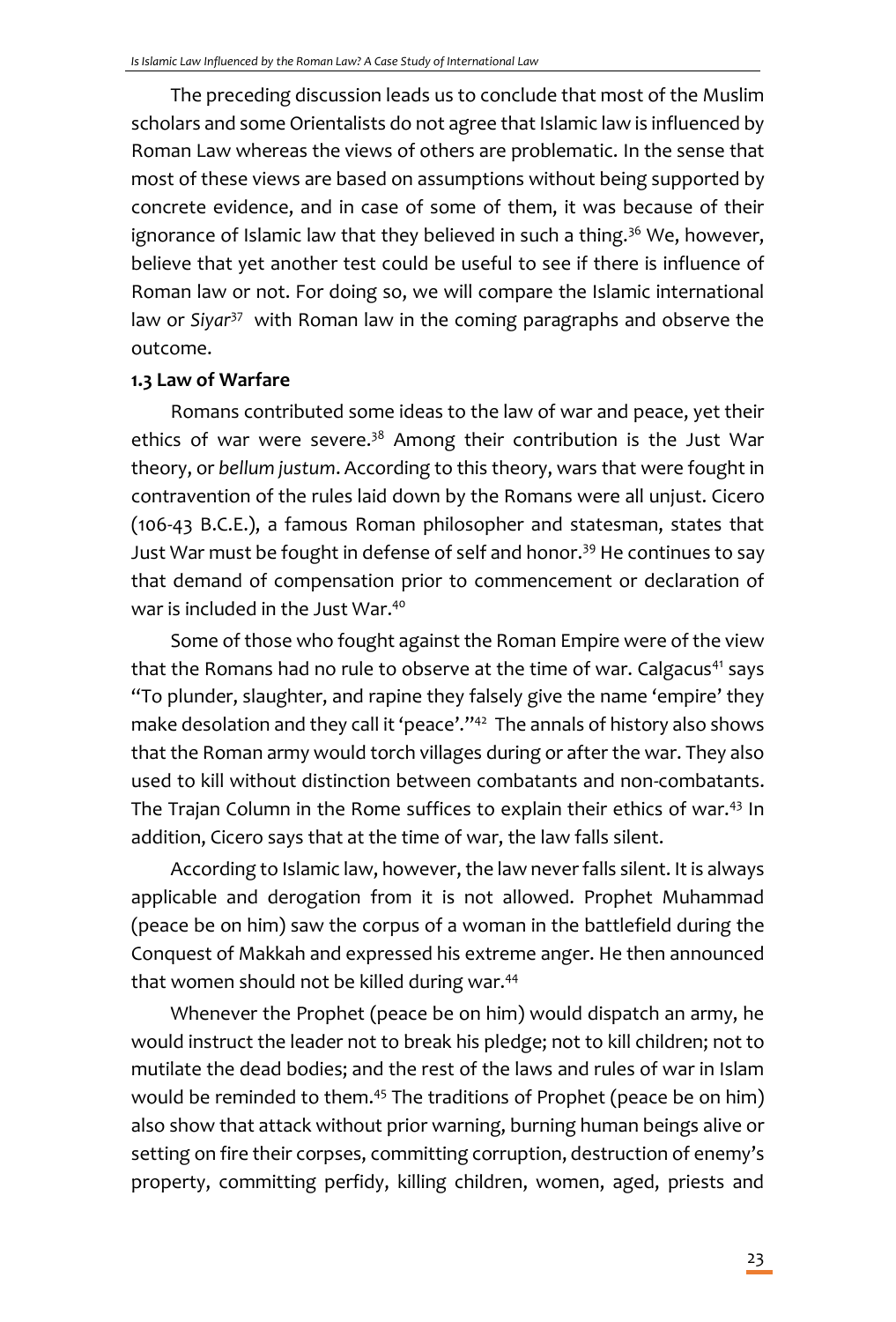generally non-combatants and committing genocide are strictly prohibited by the Islamic Law.<sup>46</sup>

The same rule was followed during the Caliphate of Abu Bakr.<sup>47</sup> Above all is the Quranic verse explaining the Islamic law of war, which instructs the Muslims "not to transgress limits", because Allah does not like transgressors.<sup>48</sup>

## **1.4 Notions of International Law**

Romans do not have international law proper; however, their notions related with international law are divided between *jus gentium* (law for others),<sup>49</sup> *jus fetiale* (law of *fetiales)<sup>50</sup>* and *jus belli* (Law of War). Because we have already compared Roman law of warfare with the Islamic rules of conduct of war, therefore, below we only compare *jus gentium* and *jus fetia*le with Islamic law.

#### **1.4.1 Sources of the Two Systems**

Sources of the Roman Law are primarily customs of the people of the Rome while ordinances issued by the ruler has a place in the system.<sup>51</sup> However, we do not know what are the sources of *jus gentium*, which is defined as the law that regulated affairs of the Romans with the non-Roman individuals." Even Cicero himself uses the term *jus gentium* in different senses.<sup>52</sup> We do not even know whether it was created by the Romans or it was practice of other people and Romans adopted it later on. As far as *jus fetiale* is concerned, it is a religious concepts and deals with moral aspect of relations of Romans empire with others. It is for the reason that the task of the *fetials* was not making law, but religious ceremonies.<sup>53</sup> It is also for the same reason that *jus fetiale* is a part of Rome's sacred law or *jus sacrum*.

On the contrary, we find that sources of Islamic international law are the same as the sources of the rest of the Islamic jurisprudence. It is for the reason that *siyar* is a part of the Islamic law. Quran is the primary source of *siyar*, then Sunnah of the Prophet (peace be on him), followed by the conduct of the Rightly Guided Caliphs, alongside Islamic history, juristic literature and analogy.<sup>54</sup> The vast area of the sources of *siyar* gave it a chance to be developed and have the ability to solve legal issues. Therefore, sources of *siyar* are totally and fundamentally different from the sources of Roman law generally, and *jus gentium* and *jus fetiale* specifically.

#### **1.4.2 Development of the Two Systems**

Very little is known of the development of *jus gentium*. Some hints of this system do appear in the writings of early Romans, which however cannot shed light on its different aspects. It seems that *jus gentium* developed after the Romans came into contact with other peoples. Yet, it is not known as to who developed it and how. Overall, Roman magistrates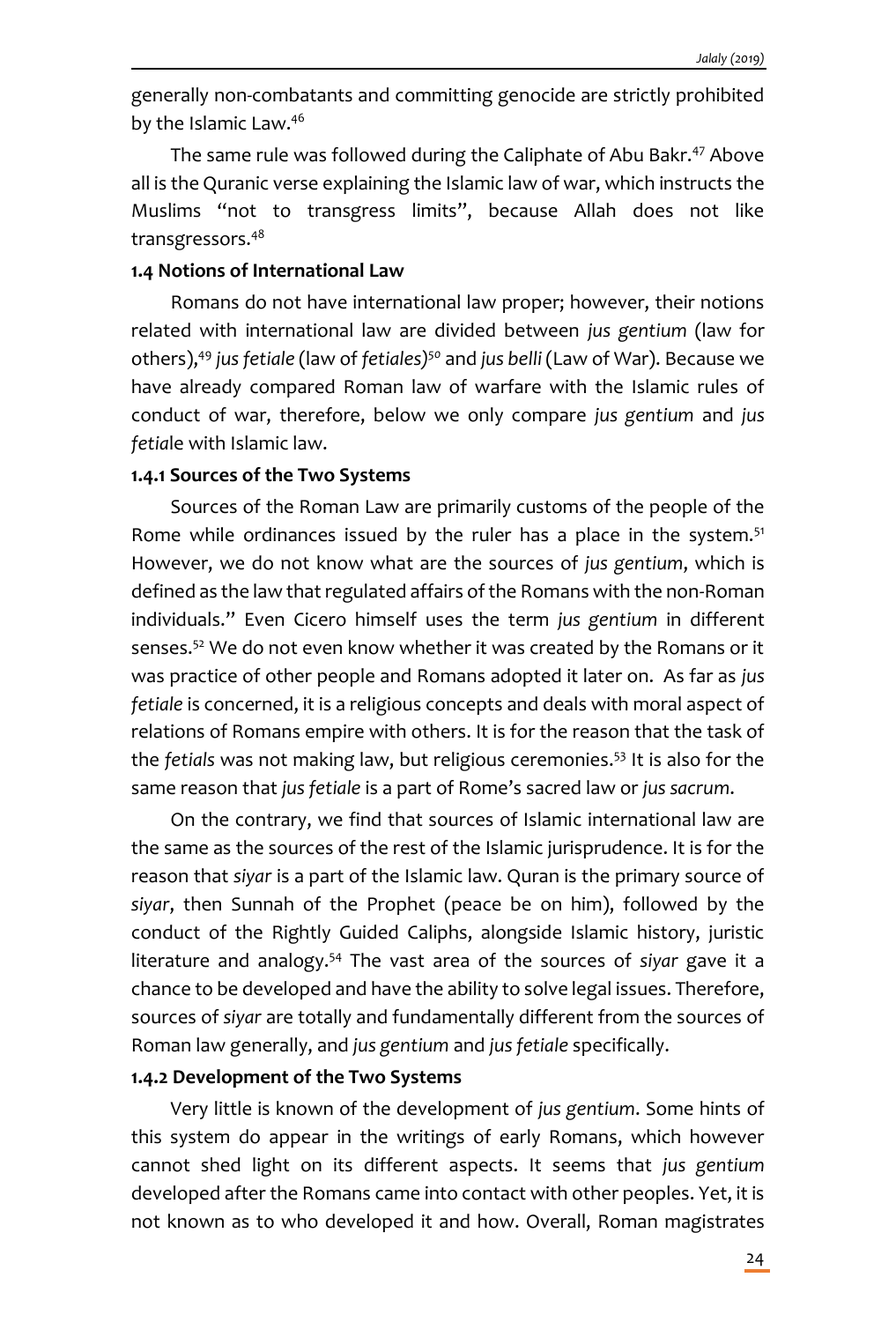started applying *jus gentium* and it became a part of the Roman law. *Jus fetiale*, on the other hand has religious basis.

*Siyar*, on the contrary, is rooted in the Qur'an and *Sunnah* primarily. Its development started from the time Prophet Muhammad (peace be on him) migrated to Madinah<sup>55</sup> and its development continued in the coming years. The Muslim jurists developed the system of *siyar* as an independent subject after 2nd century after *hijra*.

#### **1.4.3 Discourse on the Two Systems**

Perhaps the oldest source where the term *jus gentium* is found is the works of Cicero who, as mentioned earlier, used the term in different senses, which made it difficult to understand its scope.<sup>56</sup> Even now, very limited literature is available on the same. *Jus fetiale* is also not rich from the perspective of its sources.<sup>57</sup>

Whereas the researchers on *siyar* know that the literature on the topic was developed during the life of the Prophet (peace be on him) and further enriched when Imam Zayd (d. 120 AH) and Imam Abu Hanifa (80-150 AH) worked on the topic. Work of Imam Abu Hanifa in fact triggered a discourse in relation to the subject and the discussions covered by the same. His book on *siyar* and the books written by Imam Muhammad b. Hasan were refuted by Awza'i, which caused richness of the literature overall.<sup>58</sup> Then, the works of the earliest jurists on *siyar* were further elaborated and commentaries are written on it. Nowadays, every manual of Islamic law contains a chapter on *siyar* or *jihad*. Even the discussions on the topic is still in its heat in the Muslim world.

Therefore, literature of *jus gentium* and *jus fetiale* show that these notions were very primary and little known whereas *siyar* was a topic of lively and heated debates among the jurists of Islamic law.

#### **1.4.4 Contents of the Two Systems**

The available sources on *jus gentium* indicate that is was part of the Roman private law,<sup>59</sup> and specifically, for dealing with issues that relate to Roman versus non-Roman citizens. Therefore, it generally discusses the dealings with others, or aliens, hence it contains most of the issues of private international law.

Whereas, we find in the books of Islamic law issues that cover all aspects of war and peace that the contemporary International Law and International Humanitarian Law deal with and more. *Siyar* explains Islamic *jus ad bellum* and Islamic *jus in bello* alike. It discusses the causes of war, conduct of hostilities, spoils of war, prisoners of war, issues of *dar* (domain, jurisdiction), peace, apostasy and other topics of public and private international law. Therefore, it appears that contents of the Roman and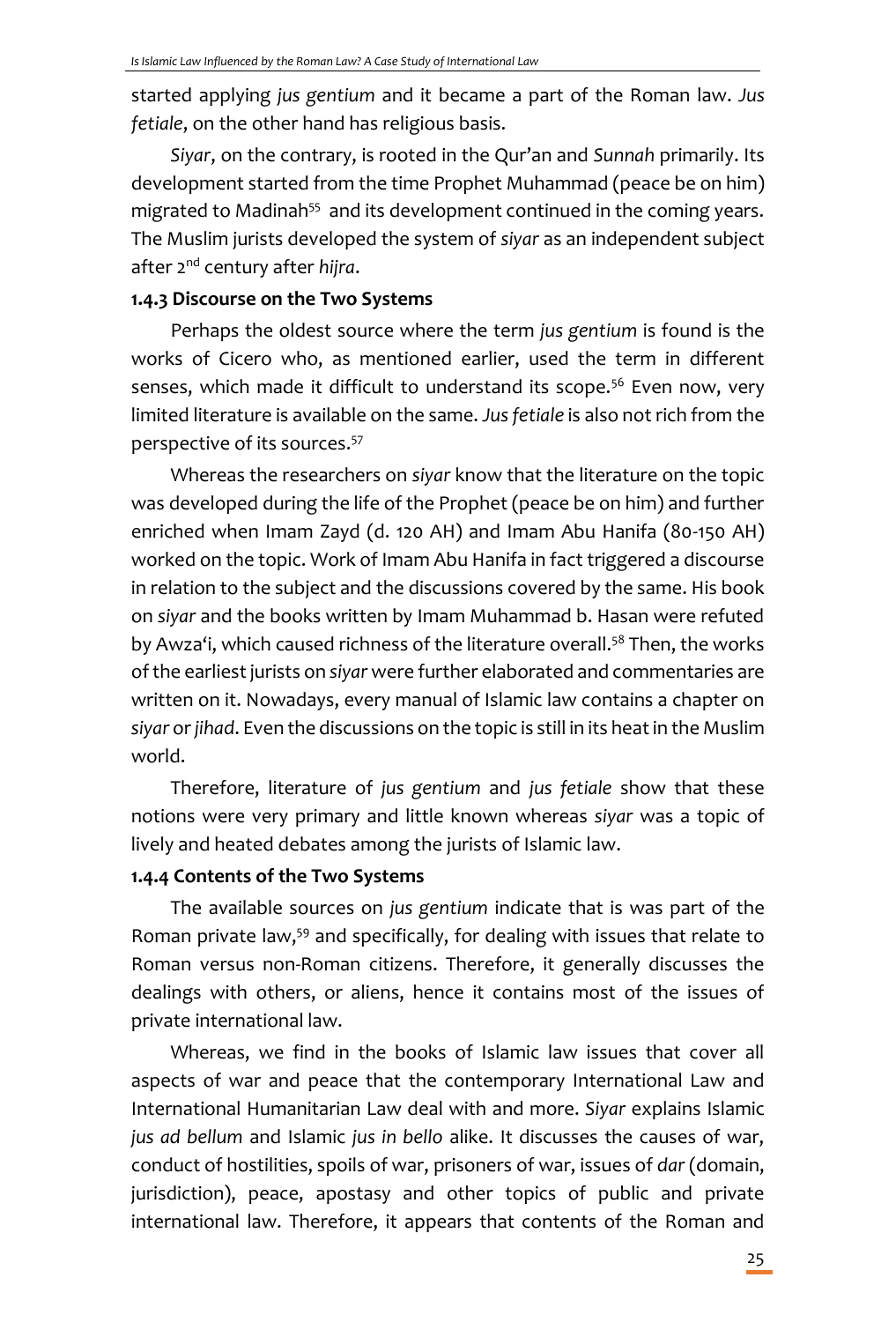Muslim International Law are different. *Jus gentium* and *jus fetiale* deal with something different than subjects of *siyar*.

## **2 Conclusion**

I

Crusades, Evangelization and Orientalism were three forces of Christendom in confrontation with the Islamic world. Orientalists had the task of translation of Islamic literature and hence introducing Christendom with the literary treasures of Islam. One of the objectives of the Orientalism was deformation of the other, and to convince the crusaders that they are fighting an ignorant and uncivilized nation. Based on this, they endeavored to portray that Islamic law is nothing else than a copy of other civilizations especially the Roman civilization. They contended that Islamic law is in fact Roman law but in the Islamic dress. Some of the claims of the Orientalists are unfounded and even at times cannot pass the basic test of rationality, and some do appear genuine.

However, in the case of Islamic international law, the discussion above shows that there is no direct or indirect relationship of *siyar* with Roman international law. The claim is evident not only in the notions of international law, but in the ethics of warfare as well. Romans had almost no organized law for the conduct of war. Their conduct with the enemy was cruel. While Muslims had a law for war which covered both *jus ad bellum* (the cause of war) and *jus in bello* (the conduct of hostiles). Moreover, the development, sources, literature and topics of *siyar* are distinct than the Roman *jus gentium* and *jus fetiale*, which indicate that *siyar* developed in a very different atmosphere and independently through reasoning of Muslim jurists.

<sup>1</sup> It was a military expedition against the Muslim world initiated by the Byzantine empire. See for details: Mark Cartwright, "First Crusade," *Ancient History Encyclopaedia*, *<https://www.ancient.eu/First\_Crusade/>* (Last accessed: November 11, 2019).

<sup>&</sup>lt;sup>2</sup> "The Crusades," The History Learning Site, <http://www.historylearningsite.co.uk/ *medieval-england/the-crusades/>* (Last accessed: November 11, 2019).

<sup>&</sup>lt;sup>3</sup> Activities of Catholic church intended to convert others to Christianity.

<sup>4</sup> Encyclopaedia Britannica defines Orientalism as a "Western scholarly discipline of the 18th and 19th centuries that encompassed the study of the languages, literatures, religions, philosophies, histories, art, and laws of Asian societies, especially ancient ones." However, Edward Said, an authority on Orientalism, defines it as "Orientalism can be discussed and analyzed as the corporate institution for dealing with the Orient – dealing with it by making statements about it, authorizing views of it, describing it, by teaching it, settling it, ruling over it: in short, Orientalism as a Western style for dominating, restructuring, and having authority over the Orient." See; Megan C. Thomas, "Orientalism," *Encyclopaedia Britannica*, *<https://www.britannica.com/science/Orientalism-cultural-field-of-*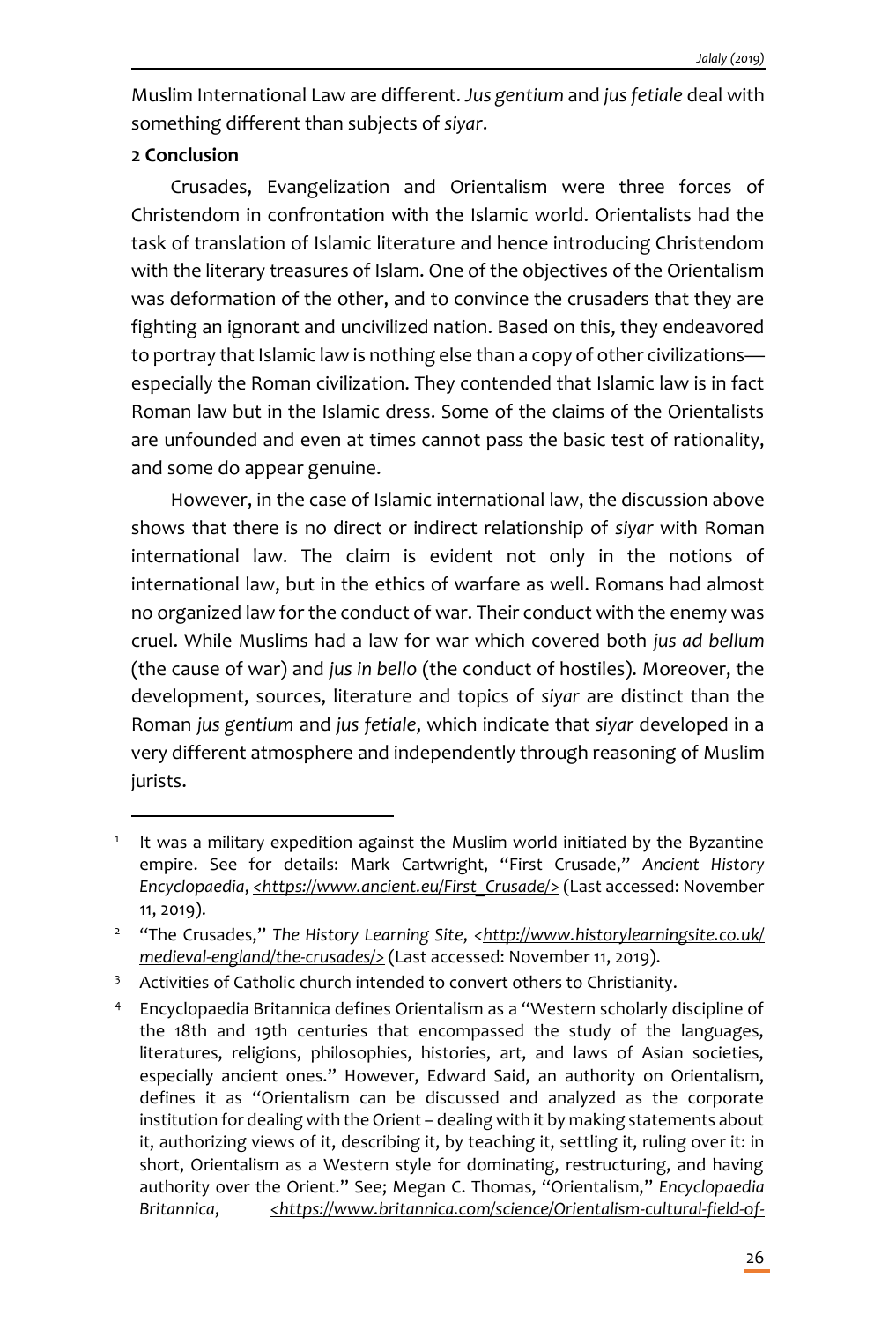*study>* (Last accessed: November 14, 2019); Edward Said, *Orientalism* (New York: Vintage Books, 1979), 3.

- <sup>5</sup> Mahmoud Shakir, *Risala Fi Tariq Ila Saqafatina* (Cairo: Maktabah al-Usrah, 1997), 35- 60.
- <sup>6</sup> He intentionally uses the term *dar al-Islam* for the Muslim world. The intention, apparently, is to avoid using the terms produced in the West, but to use the original terms of Islamic literature.
- 7 Ibid, 35-*60*.

- 8 Jaap Hage, "Sources of Law" in *Introduction to Law* (Cham: Springer, 2017), 4-8.
- 9 The term "civilized nations" used in United Nations Charter refers to European states and with this term European states are distinguished from other "uncivilized states". See: James Sloan, "Civilized Nations," *Oxford Public International Law*, *<https://opil.ouplaw.com/view/10.1093/law:epil/9780199231690/law-9780199231690 e1748>* (Last accessed: November 16, 2019).
- <sup>10</sup> Mahmood Ahmad Ghazi, *Muhazarat-e-Fiqh* (Lahore: Al-Faisal Nashiran, 2016), 22.
- <sup>11</sup> Aibek S. Ahmedov, "On Question of Influence of Roman Law on Islamic Law," *Dritto Storia*, *<http://www.dirittoestoria.it/8/Contributi/Ahmedov-Influence-%20 Roman%20law-on-Islamic-law.htm#\_ftn47>* (Last accessed: 16 November, 2019); Al-Dasuqi al-Said al-Dasuqi Eid, Is*tiqlal al-Fiqh al-Islami 'An al-Qanun al-Romani wa al-Radd 'Ala Shubah al-Mustashriqin* (Giza: Maktabat al-Tawiyah al-Islamiyah, 1989), 11.
- <sup>12</sup> *Ibid*., 11-12.
- <sup>13</sup> For instance, Theodore Ion calls Abu Hanifa as Hanife, Muslim as Mussulman and the rest of the terminologies which indicate unacquaintedness of the writer with Arabic language and hence the early Islamic sources. See Theodore P. Ion "Roman Law and Mohammedan Jurisprudence: I." *Michigan Law Review* 6, no. 1 (1907): 44- 52. doi:10.2307/1272666.
- <sup>14</sup> Such as Amos and Gatteschi. See; Patricia Crone, *Roman, Provincial and Islamic Law: The Origins of the Islamic Patronate* (New York: Cambridge University Press, 1987), 1-2.
- <sup>15</sup> Al-Dasuqi Eid, Is*tiqlal al-Fiqh al-Islami*, 17.
- <sup>16</sup> *Ibid.*, 20-21.
- <sup>17</sup> Ignác Goldziher, *Introduction to Islamic Theology and Law*, trans. Andras Hamori and Ruth Hamori (Princeton, N. J: Princeton University Press, 1981), 31–40.
- <sup>18</sup> Crone, *Roman, Provincial and Islamic Law*, 2.
- <sup>19</sup> Al-Dasuqi Eid*, Istiqlal al-Fiqh al-Islami*, 23-24.
- <sup>20</sup> Ion "Roman Law and Mohammedan Jurisprudence: I." 49.
- <sup>21</sup> Ghazi, *Muhazarat-e-Fiqh*, 23.
- <sup>22</sup> Al-Dasuqi Eid, Is*tiqlal al-Fiqh al-Islami*, 36.
- <sup>23</sup> Ahl al-Hadith are those who want to have a justification from the holy text in all their decrees and fatwas and in every legal issue, they avoid reliance on the reason and analogy. *Ahl al-Ray*, on the other hand, equally use reason and analogy, especially in cases where there is no specific text guiding the subject, or while the Prophetic *hadith* is not authentic. Imam Abu Hanifa is considered as the leader of the *Ahl al-Ray*. Imam Awza 'i and Imam Shafi 'i belong to the other school. See; Muhammad Abu Zahra, *Abu Hanifa* (Cairo: Dar al-Fikr al-Arabi, 1991), 83-93.
- <sup>24</sup> Students of Abu Hanifa were the first to write books on Islamic law. They wrote the views of the Imam in different books. *Zahir al-Riwaya* is a set of books written by Muhammad b. Hasan al-Shaybani, the student of Abu Hanifa. Imam Shafi 'i has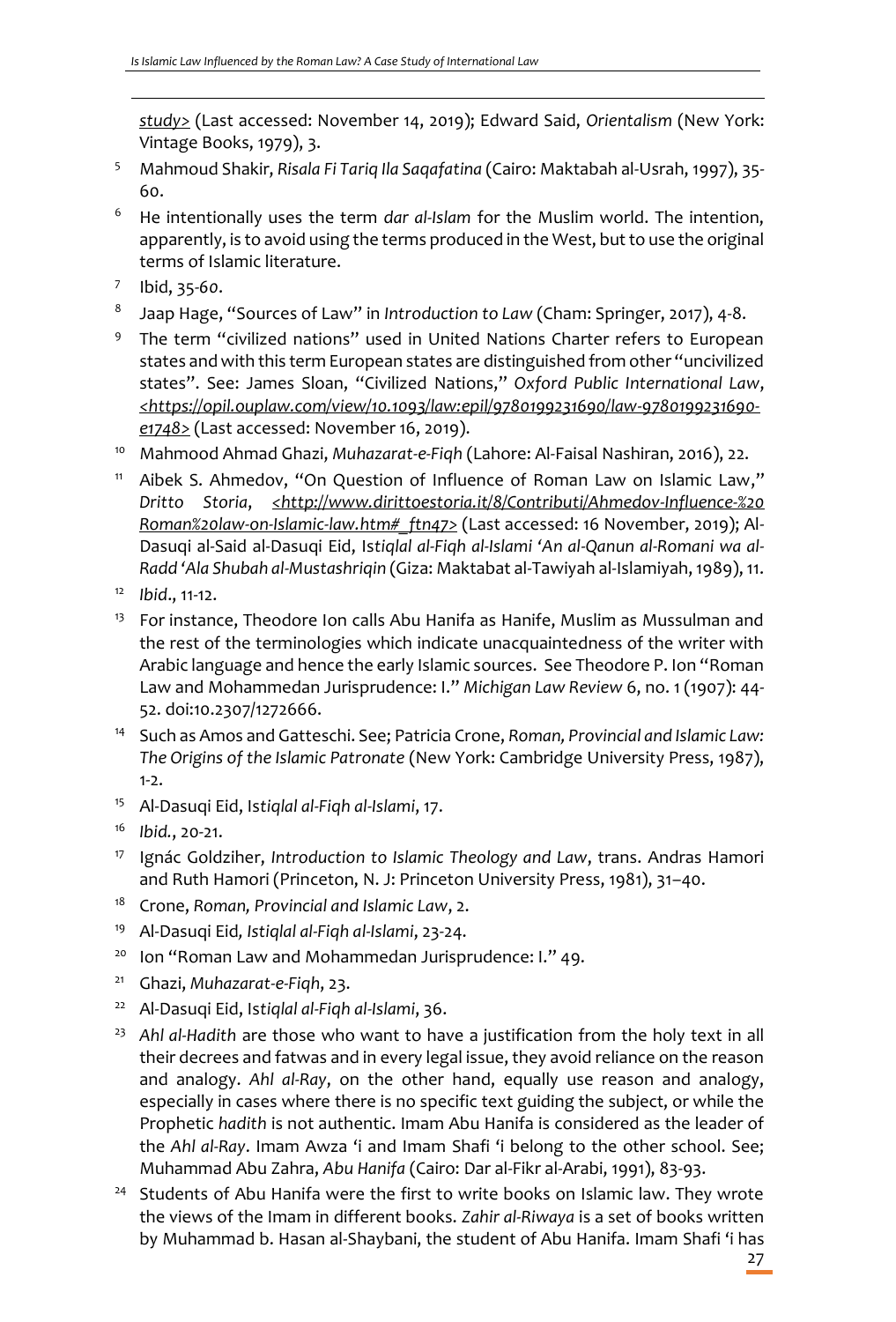memorized most of its parts and his works are only in response of the books written by the Shaybani. Other jurists also wrote responses to the books of the students of Abu Hanifa, which caused richness of Islamic law. See for details; Imran Ahsan Khan Nyazee, "Following a Madhab," *Nyazee*. Available on *<http://www.nyazee.org/islaw/theory/madhab.pdf>* (Last accessed: November 03, 2019).

- <sup>25</sup> Imam Shafi 'i was one of the admirers of Abu Hanifa, he says "All those who study *fiqh* are children of Imam Abu Hanifa." See; Islamic Education Team, "Criticism levelled against Imam Abu Hanifah," *Islamic Education*, *<https://www.islamieducation.com/criticism-levelled-against-imam-abu-hanifah />* (Last accessed: November 18, 2019).
- <sup>26</sup> This is what Ion also believes. See Ion "Roman Law and Mohammedan Jurisprudence: I." 47.
- <sup>27</sup> Al-Dasuqi Eid, Is*tiqlal al-Fiqh al-Islami*, 42-43.
- $28$  Ibid, 46.

- <sup>29</sup> Ibid, 48.
- $30$  Ghazi contends that Roman law and Islamic law are basically different from each other. He mentions many differences between the two in order to prove that the two laws are completely distinct from each other. See for details: Ghazi, *Muhazarat-e-Fiqh* (Lahore: Al-Faisal Nashiran, 2016), 16-26.
- <sup>31</sup> This book contains five articles in total, two of which are by Muslim scholars whereas Orientalists write the remaining three articles.
- <sup>32</sup> Isam Tallima, "Hal lil-Qanun al-Rumi Tasir ala al-Fiqh al-Islami?" *Aljazeera*, *<http://mubasher.aljazeera.net/opinion/%D8%B9%D8%B5%D8%A7%D9%85-%D8%AA%D9 %84%D9%8A%D9%85%D8%A9-%D9%8A%D9%83%D8%AA%D8%A8%D9%87%D9%84-%D9%84 %D9%84%D9%82%D8%A7%D9%86%D9%88%D9%86-%D8%A7%D9%84%D8%B1%D9%88%D9%8 5%D9%8A-%D8%AA%D8%A3%D8%AB%D9%8A%D8%B1-%D8%B9%D9%84%D9%89-%D8%A7%D 9%84%D9%81%D9%82%D9%87-%D8%A7%D9%84%D8%A5%D8%B3%D9%84%D8%A7%D9%85% D9%8A%D8%9F>* (Last accessed: November 15, 2019).
- <sup>33</sup> Nyazee, *Outlines of Islamic Jurisprudence* (Islamabad: Federal Law House, 2007), 188-89.
- <sup>34</sup> *Ibid*.
- <sup>35</sup> Imran Ahsan Khan Nyazee, personal interview with the researcher, April 10, 2017.
- <sup>36</sup> As mentioned before, some of the Orientalists were unacquainted with Arabic language and hence they failed to access the primary sources of Islamic law. In addition, some of their writings are very biased and enmity is very clearly seen in their writings.
- <sup>37</sup> *Siyar* is Islamic international law. Muhammad Hamidullah, a famous scholar of *siyar,* defines it as, "That part of the law and custom of the land and treaty obligations, which a Muslim *de facto* or de *jure state* observes in its dealings with other *de facto* or *de jure* states." Muhammad Hamidullah, *The Muslim Conduct of State*, (Lahore: SH Muhammad Ashraf, 2011), 3.
- <sup>38</sup> See for details: Zahid Jalaly, "Exploration of the Roman Notions of International Law," *Kardan Journal of Social Sciences and Humanities*, 1(2) 83–96.
- <sup>39</sup> "History of war ethics," *BBC*, <*http://www.bbc.co.uk/ethics/war/just/history.sht ml*> (Last accessed: November 16, 2017).
- <sup>40</sup> *Ibid*.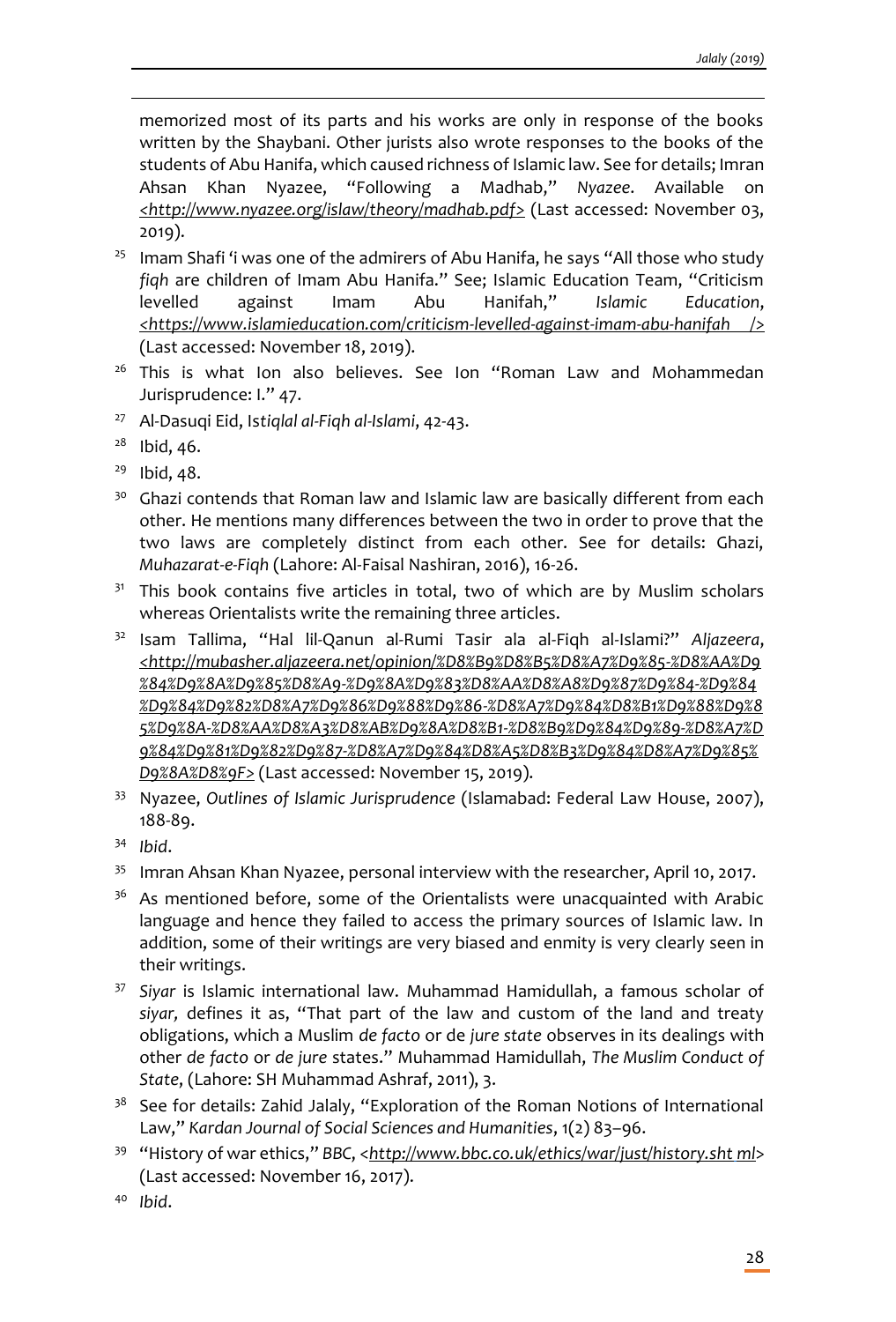- <sup>41</sup> He was a warrior and head of Caledonians who fought the Roman empire. See "CALGACUS", *Undiscovered Scotland*, *<http://www.undiscoveredscotland.co.uk/ usbiography/c/calgacus.html>* (Last accessed: November 17, 2019).
- <sup>42</sup> Christopher Kelly, *The Roman Empire: A Very Short Introduction* (Oxford: Oxford University Press, 2006), 22.
- <sup>43</sup> The mentioned wall shows that the Roman army would cut the heads of the killed members of the enemy people and would carry it to their emperor so that he would know that his army committed this to the people. Taking heads of the enemy to the emperor is evident in their Trajan's Column in Rome. See for details: "Caput Mundi – Beheading and Barbarism on Trajan's Column," *Roma Invicta*, *<https://garethharney.wordpress.com/2013/06/21/caput-mundi-beheading-andbarbarism-on-trajans-column/>* (Last accessed: November 11, 2019).
- <sup>44</sup> Abu Dawood, *Hadith* number, 2669.
- <sup>45</sup> The *hadith* is mentioned in the *Sahih Muslim* in the book of Jihad, Hadith number 1731. The English translation is taken from *<https://sunnah.com/muslim/32>* (Last accessed: November 11, 2019).
- <sup>46</sup> Muhammad Munir, "The Prophet (Peace be Upon Him)'s Merciful Reforms in the Conduct of War: The Prohibited Acts" *Insights* Vol. 2 Iss. 2-3 (2010) Available at: <http://works.bepress.com/muhammad\_munir/12/2 (Last accessed: November 11, 2019).
- <sup>47</sup> See for details of the instructions: Appendix I of Muhammad Mushtaq Ahmad, "Use of Force for the Rights of Self-determination in International Law and Shariah: A Comparative Study," (Unpublished Master's Thesis, International Islamic University Islamabad, 2006).
- <sup>48</sup> 02:190.

- <sup>49</sup> *Jus gentium* means the rules governing Roman relations with others, but it was focusing on the relations of individuals, not states and societies, so it could not be called international law proper. See for details, Jalaly, "Exploration of the Roman Notions of International Law," 86-88.
- 50 In order to regulate war and related matters through religious norms; Romans had established a system of ceremonies to which they referred as "*fetiales*". They established a priestly college of the *fetiales* in the early years of the 'republic', to engage in the ceremonies of declaration of war and creation of peace. *Jus fetiale* is a part of Roman *jus sacrum* (the sacred law), which regulated legal and religious affairs of Rome with other states. See for details, *ibid.*, 89-90.
- <sup>51</sup> Hage, "Sources of Law" in *Introduction to Law* (Cham: Springer, 2017), 4-6.
- <sup>52</sup> Jalaly, "Exploration of the Roman Notions of International Law," 86-88.
- <sup>53</sup> For instance, in cases where Rome was convinced that war would be waged against such an 'enemy', it would send head of the *fetiales*, those who were working in the college of *fetiales* and concerned with ceremonies of war and other related issues, to frontier of the enemy state and he would reiterate some words in presence of three adult males of the enemy state as a sign of declaration of war against them. The method of declaration was that *fetiales* would through a javelin dashed in blood into enemy territory and hence, a war would be formally declared from then on. See; *Ibid*.
- <sup>54</sup> Hamidullah, *The Muslim Conduct of State*, 18.
- <sup>55</sup> *Hijrah* in the history of Islam started after the Prophet of Islam and Muslims migrated from Makkah to Madinah, the then Yathrib.